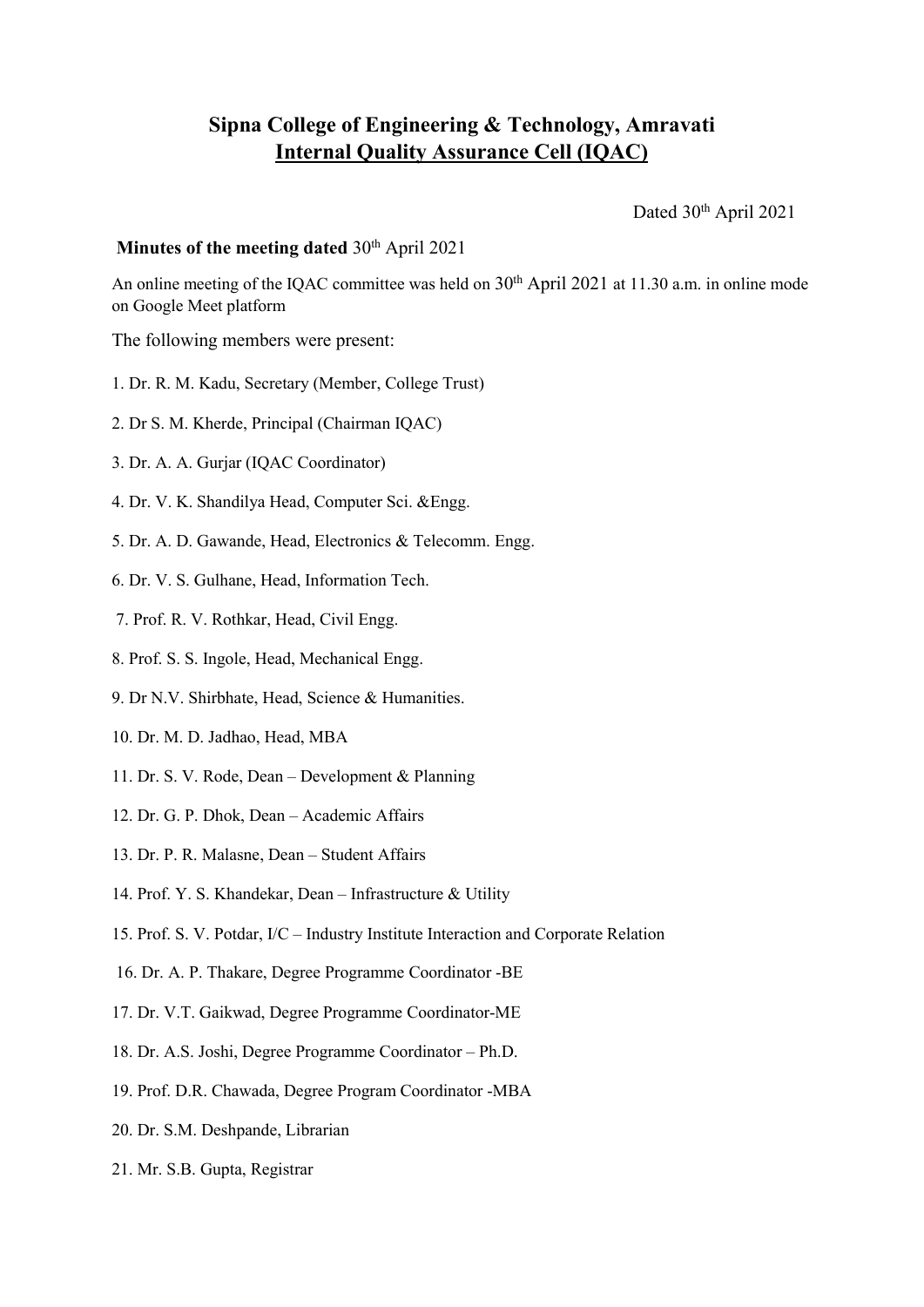## **Agenda:**

- 1. To confirm the minutes of the last meeting.
- 2. To discuss about the academic activities conducted during Even semester of Academic Year 2020-21.
- 3. To discuss about Status of International Accreditation Process.
- 4. To discuss about the status of revised University syllabus of  $5<sup>th</sup>$  and  $6<sup>th</sup>$  semester.
- 5. To discuss about Placement activities conducted during Even semester of Academic Year 2020-21.
- 6. To discuss about the schedule of Academic & Administrative Audit for Academic Year 2020-21.
- 7. Any other subject with permission of Chair.

## **Following points were discussed:**

- i. The minutes of the last meeting were unanimously approved.
- ii. A sudden surge in Covid-19 cases in Maharashtra has forced two districts in the state of Amravati and Yavatmal to go under lockdown. Dr. S. M. Kherde (Principal), Chairperson IQAC had taken a review of academic activities conducted during Even semester of Academic Year 2020-21. All HOD's reported the problems faced during this period in conduction of classes due to the health issues of many students and faculties who detected Corona positive. The Academic session is bit extended due to this. Dean Academics Dr. G. P. Dhok informed that the first sessional examination of higher classes has been conducted during 3<sup>rd</sup> March 2021 to 6<sup>th</sup> March 2021 and mid-term student feedback has been taken.
- iii. Dr. A. P. Thakare, Degree Programme Coordinator -BE informed that Online interaction and campus e-visit was organized on 20<sup>th</sup> January 2021. He also shared that IAO certification is received for five years till February 2026.